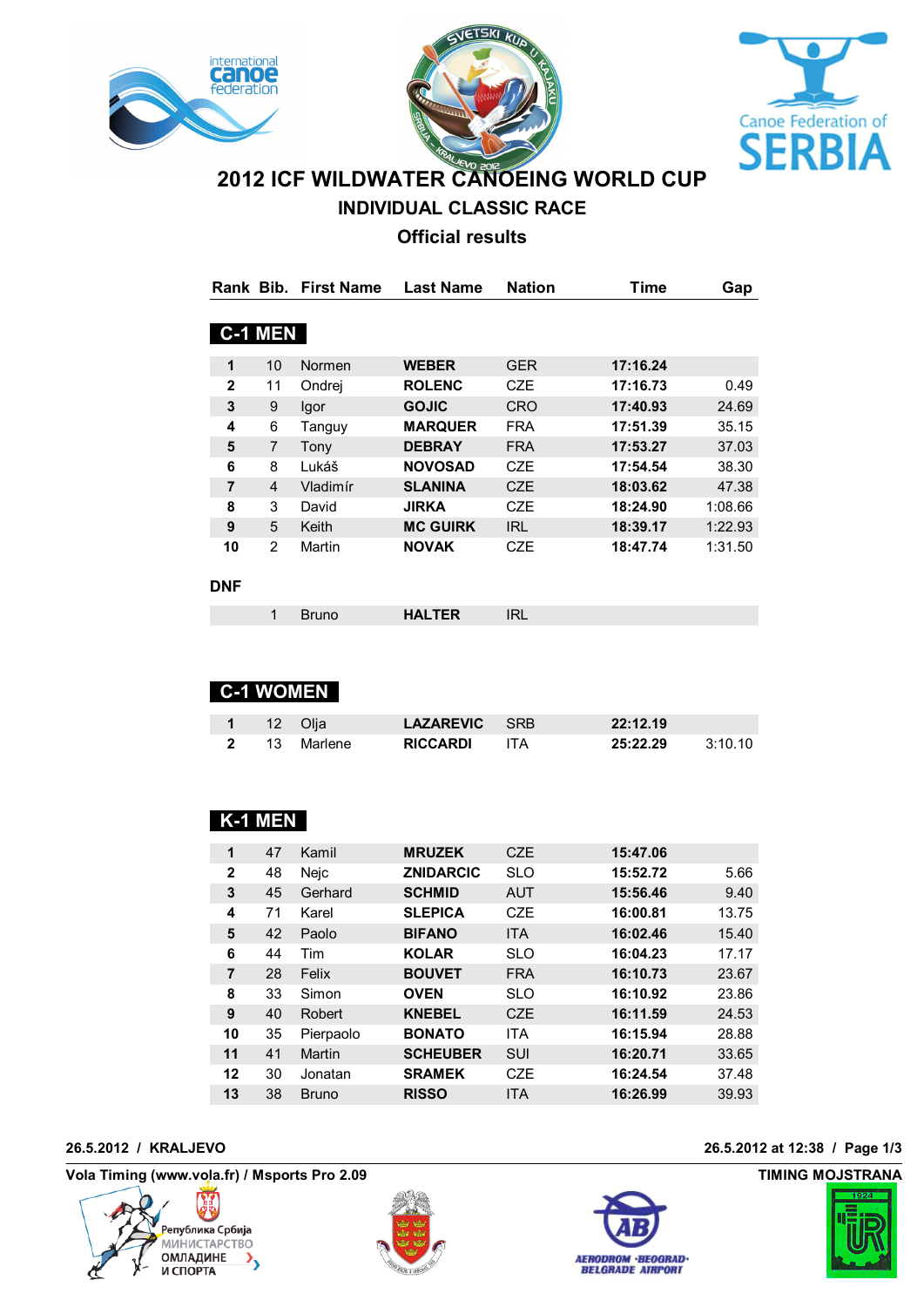





# **2012 ICF WILDWATER CANOEING WORLD CUP INDIVIDUAL CLASSIC RACE Official results**

|    |    | Rank Bib. First Name | <b>Last Name</b>   | <b>Nation</b> | Time     | Gap     |
|----|----|----------------------|--------------------|---------------|----------|---------|
| 14 | 37 | Sreten               | <b>BILJIC</b>      | <b>SRB</b>    | 16:30.10 |         |
|    |    |                      |                    |               |          | 43.04   |
| 15 | 22 | Stefano              | <b>SCREMIN</b>     | <b>ITA</b>    | 16:30.94 | 43.88   |
| 16 | 20 | Lukas                | <b>GIERENZ</b>     | <b>GER</b>    | 16:31.99 | 44.93   |
| 17 | 43 | Manuel               | <b>FILZWIESER</b>  | <b>AUT</b>    | 16:34.35 | 47.29   |
| 18 | 39 | Maks                 | <b>FRANCEŠKIN</b>  | <b>SLO</b>    | 16:38.93 | 51.87   |
| 19 | 32 | Björn                | <b>BARTHEL</b>     | <b>GER</b>    | 16:39.13 | 52.07   |
| 20 | 21 | Darko                | <b>SAVIC</b>       | <b>BIH</b>    | 16:40.66 | 53.60   |
| 21 | 36 | Richard              | HÁLA               | <b>CZE</b>    | 16:41.37 | 54.31   |
| 22 | 25 | Vid                  | <b>DEBELJAK</b>    | <b>SLO</b>    | 16:48.40 | 1:01.34 |
| 23 | 34 | Patik                | <b>KRAUS</b>       | <b>SVK</b>    | 16:48.74 | 1:01.68 |
| 24 | 26 | Radisav              | <b>MICOVIC</b>     | <b>SRB</b>    | 16:52.96 | 1:05.90 |
| 25 | 24 | Francesco            | <b>VASSANELLI</b>  | <b>ITA</b>    | 16:53.44 | 1:06.38 |
| 26 | 29 | Matyae               | <b>ZIERIS</b>      | <b>CZE</b>    | 16:59.43 | 1:12.37 |
| 27 | 31 | Robert               | <b>MC INTYRE</b>   | <b>AUS</b>    | 17:12.81 | 1:25.75 |
| 28 | 27 | Dusan                | <b>VUKOMANOVIC</b> | <b>SRB</b>    | 17:13.89 | 1:26.83 |
| 29 | 14 | Bogdan               | <b>STOJANOVIC</b>  | <b>SRB</b>    | 17:29.31 | 1:42.25 |
| 30 | 46 | Mariano              | <b>BIFANO</b>      | <b>ITA</b>    | 17:58.70 | 2:11.64 |
| 31 | 15 | Petar                | <b>PLUZNIKOV</b>   | <b>SRB</b>    | 18:04.58 | 2:17.52 |
| 32 | 16 | Semir                | <b>BEHREM</b>      | <b>BIH</b>    | 18:10.01 | 2:22.95 |
| 33 | 18 | Stefan               | <b>IVANKOVIC</b>   | BIH           | 18:29.62 | 2:42.56 |
| 34 | 23 | John                 | <b>GALLAGHER</b>   | <b>IRL</b>    | 18:36.72 | 2:49.66 |
| 35 | 19 | Stefan               | <b>DJUKIN</b>      | BIH           | 19:19.01 | 3:31.95 |
| 36 | 17 | Luka                 | <b>TOMASEVIC</b>   | <b>BIH</b>    | 20:18.22 | 4:31.16 |

## **K-1 WOMEN**

| 1              | 53 | Sabine   | <b>EICHENBERGER</b> | SUI              | 17:05.43 |         |
|----------------|----|----------|---------------------|------------------|----------|---------|
| $\mathbf{2}$   | 57 | Charlene | LE CORVAISIER FRA   |                  | 17:27.26 | 21.83   |
| 3              | 56 | Annika   | <b>GIERENZ</b>      | GFR              | 17:30.85 | 25.42   |
| 4              | 59 | Klára    | <b>PADOUROVÁ</b>    | C <sub>7</sub> F | 17:33.86 | 28.43   |
| 5              | 61 | Viola    | <b>RISSO</b>        | <b>ITA</b>       | 17:42.67 | 37.24   |
| 6              | 60 | Anna     | <b>ZÁSTEROVÁ</b>    | C <sub>7</sub> F | 17:42.74 | 37.31   |
| $\overline{7}$ | 58 | Sabine   | <b>FUESSER</b>      | <b>GER</b>       | 17:45.42 | 39.99   |
| 8              | 51 | Anne     | <b>CAIRNS</b>       | <b>NZL</b>       | 17:46.08 | 40.65   |
| 9              | 54 | Maud     | <b>SEVAUX</b>       | <b>FRA</b>       | 17:46.63 | 41.20   |
| 10             | 50 | Cristina | <b>FAVARETTO</b>    | <b>ITA</b>       | 18:02.30 | 56.87   |
| 11             | 55 | Petra    | <b>HALAŠKOVÁ</b>    | C <sub>7</sub> F | 18:50.54 | 1:45.11 |
| 12             | 49 | Milica   | <b>VUKOMANOVIC</b>  | SRB              | 19:52.59 | 2:47.16 |

Vola Timing (www.vola.fr) / Msports Pro 2.09 **by a strategies of the COVID-100 COVID-100 COVID-100 COVID-100 COVID-100 COVID-100 COVID-100 COVID-100 COVID-100 COVID-100 COVID-100 COVID-100 COVID-100 COVID-100 COVID-100 COV**